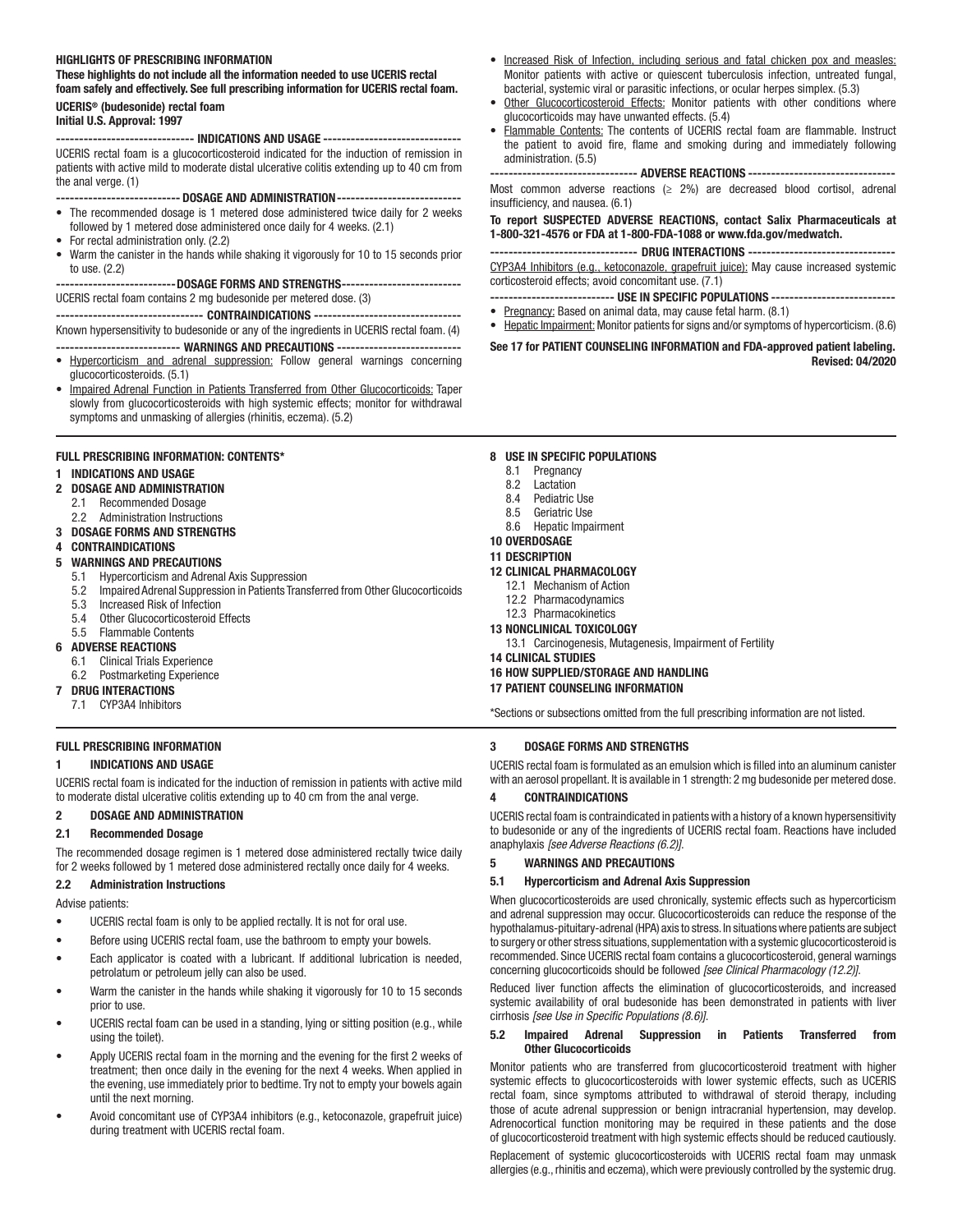#### 5.3 Increased Risk of Infection

Patients who are on drugs that suppress the immune system are more susceptible to infection than healthy individuals. Chicken pox and measles, for example, can have a more serious or even fatal course in susceptible patients or patients on immunosuppressant doses of glucocorticosteroids. In patients who have not had these diseases, particular care should be taken to avoid exposure.

How the dose, route and duration of glucocorticosteroid administration affect the risk of developing a disseminated infection is not known. The contribution of the underlying disease and/or prior glucocorticosteroid treatment to the risk is also not known. If exposed, therapy with varicella zoster immune globulin (VZIG) or pooled intravenous immunoglobulin (IVIG), as appropriate, may be indicated. If exposed to measles, prophylaxis with pooled intramuscular immunoglobulin (IG) may be indicated (see prescribing information for VZIG and IG). If chicken pox develops, treatment with antiviral agents may be considered.

Glucocorticosteroids should be used with caution, if at all, in patients with active or quiescent tuberculosis infection, untreated fungal, bacterial, systemic viral or parasitic infections, or ocular herpes simplex.

#### 5.4 Other Glucocorticosteroid Effects

Monitor patients with hypertension, diabetes mellitus, osteoporosis, peptic ulcer, glaucoma or cataracts, or with a family history of diabetes or glaucoma, or with any other condition where glucocorticosteroids may have unwanted effects.

#### 5.5 Flammable Contents

The contents of UCERIS rectal foam include n-butane, isobutane and propane as propellants which are flammable. Instruct the patient to avoid fire, flame, and smoking during and immediately following administration. Patients should temporarily discontinue use of UCERIS rectal foam before initiation of bowel preparation for colonoscopy and consult their healthcare provider before resuming therapy.

#### 6 ADVERSE REACTIONS

Serious and important adverse reactions include:

- Hypercorticism and adrenal axis suppression *[see Warnings and Precautions (5.1)]*
- Symptoms of steroid withdrawal in those patients transferring from systemic glucocorticosteroid therapy *[see Warnings and Precautions (5.2)]*
- Increased susceptibility to infection *[see Warnings and Precautions (5.3)]*
- Other glucocorticosteroid effects *[see Warnings and Precautions (5.4)]*

#### 6.1 Clinical Trials Experience

Because clinical trials are conducted under widely varying conditions, adverse reaction rates observed in the clinical trials of a drug cannot be directly compared with rates in the clinical trials of another drug and may not reflect the rates observed in practice.

The data described below reflect exposure to UCERIS rectal foam in 332 patients with active mild to moderate distal ulcerative colitis extending up to 40 cm from the anal verge. The median duration of exposure was 42 days. This included 14 patients exposed for at least 6 months.

UCERIS rectal foam was studied primarily in 2 placebo-controlled, 6-week trials in patients with active disease (Study 1 and Study 2). In these trials, 268 patients received UCERIS rectal foam 2 mg twice a day for 2 weeks followed by 2 mg once a day for 4 weeks *[see Clinical Studies (14)]*.

The most common adverse reactions ( $\geq$  2% of the UCERIS rectal foam or Placebo group and at higher frequency in the UCERIS rectal foam group) were decreased blood cortisol, adrenal insufficiency, and nausea (Table 1). Decreased blood cortisol was defined as a morning cortisol level of <5 mcg/dL. Adrenal insufficiency was defined as a cortisol level of <18 mcg/dL at 30 minutes post-challenge with adrenocorticotropic hormone (ACTH).

A total of 10% of UCERIS rectal foam-treated patients discontinued treatment due to an adverse reaction compared with 4% of placebo-treated patients.

#### Table 1: Summary of Adverse Reactions in 2 Placebo-Controlled Trials\* (Studies 1 and 2)

| <b>Adverse Reaction</b>               | <b>UCERIS Rectal Foam</b><br>2 mg/25 mL<br>$N = 268$<br>$n$ (%) | <b>Placebo</b><br>$N = 278$<br>$n$ (%) |  |
|---------------------------------------|-----------------------------------------------------------------|----------------------------------------|--|
| Decreased blood cortisol <sup>#</sup> | 46 (17)                                                         | 6(2)                                   |  |
| Adrenal insufficiency <sup>†</sup>    | 10(4)                                                           | 2(1)                                   |  |
| Nausea                                | 6(2)                                                            | 2(1)                                   |  |

\*Experienced by ≥ 2% of the UCERIS rectal foam or Placebo group and at higher frequency in the UCERIS rectal foam group.

# Decreased blood cortisol was defined as a morning cortisol level of <5 mcg/dL.

† Adrenal insufficiency was defined as a cortisol level of <18 mcg/dL at 30 minutes post-challenge with ACTH.

Of the 46 UCERIS rectal foam treated patients with decreased blood cortisol (defined as a morning cortisol level of <5 mcg/dL) reported as an adverse event, none had adrenal insufficiency (defined as a cortisol level of <18 mcg/dL at 30 minutes post-challenge with ACTH) (see Table 2). All cases of adrenal insufficiency resolved.

Table 2 summarizes the percentages of patients reporting glucocorticoid related effects in the 2 placebo-controlled trials (Studies 1 and 2).

| Table 2 : | <b>Summary of Glucocorticoid Related Effects in Two Placebo-Controlled Trials</b> |
|-----------|-----------------------------------------------------------------------------------|
|           | (Studies 1 and 2)                                                                 |

| <b>Adverse Reaction</b>         | <b>UCERIS Rectal Foam</b><br>2 mg/25 mL<br>$N = 268$<br>$n$ (%) | <b>Placebo</b><br>$N = 278$<br>$n$ (%) |  |  |
|---------------------------------|-----------------------------------------------------------------|----------------------------------------|--|--|
| <b>Overall</b>                  | 60 (22)                                                         | 10(4)                                  |  |  |
| <b>Blood cortisol decreased</b> | 46 $(17)^*$                                                     | 6(2)                                   |  |  |
| Adrenal insufficiency           | 10(4)                                                           | 2(1)                                   |  |  |
| Insomnia                        | 1(0.4)                                                          | 1(0.4)                                 |  |  |
| Sleep disorder                  | 1(0.4)                                                          | 0                                      |  |  |
| Acne                            | 1(0.4)                                                          | 0                                      |  |  |
| Depression                      | 1(0.4)                                                          | 1(0.4)                                 |  |  |
| Hyperglycemia                   | 1 (0.4)                                                         | 0                                      |  |  |

\* Decreases in serum cortisol levels associated with budesonide treatment were seen at Weeks 1 and 2 (twice daily treatment) in the UCERIS rectal foam group, but gradually returned to baseline levels during the 4 weeks of once daily treatment.

No clinically significant differences were observed with respect to the overall percentages of patients with any glucocorticoid related effects between UCERIS rectal foam and placebo after 6 weeks of therapy.

For additional details on morning cortisol levels and the response to the ACTH stimulation test, *see Clinical Pharmacology (12.2)*.

#### 6.2 Postmarketing Experience

In addition to adverse reactions reported from clinical trials for UCERIS rectal foam, the following adverse reactions have been identified during post-approval use of other oral and rectal formulations of budesonide. Because these reactions are reported voluntarily from a population of uncertain size, it is not always possible to reliably estimate their frequency or establish a causal relationship to drug exposure.

*Cardiac disorders:* hypertension

*Gastrointestinal disorders:* pancreatitis

*General disorders and administration site conditions:* pyrexia, peripheral edema

*Immune system disorders:* anaphylactic reactions

*Nervous system disorders:* dizziness, benign intracranial hypertension

*Psychiatric disorders:* mood swings

*Skin and subcutaneous tissue disorders:* pruritus, maculopapular rash, allergic dermatitis

# 7 DRUG INTERACTIONS

## 7.1 CYP3A4 Inhibitors

The active ingredient of UCERIS rectal foam, budesonide, is metabolized by CYP3A4. Inhibitors of CYP3A4 activity (such as ketoconazole, itraconazole, ritonavir, indinavir, saquinavir, erythromycin, cyclosporine and grapefruit juice) can increase systemic budesonide concentrations. Avoid concomitant use of CYP3A4 inhibitors with UCERIS rectal foam *[see Clinical Pharmacology (12.3)]*.

#### 8 USE IN SPECIFIC POPULATIONS

#### 8.1 Pregnancy

#### Risk Summary

Limited published studies report on the use of budesonide in pregnant women; however, the data are insufficient to inform a drug-associated risk for major birth defects and miscarriage. There are clinical considerations *(see Clinical Considerations)*. In animal reproduction studies with pregnant rats and rabbits, subcutaneous administration of budesonide during organogenesis at doses 1.2 times and 0.12 times, respectively, the human intrarectal dose of 4 mg/day, resulted in increased fetal loss, decreased pup weights, and skeletal abnormalities. Maternal toxicity was observed in both rats and rabbits at these dose levels *(see Data)*. Based on animal data, advise pregnant women of the potential risk to a fetus.

The estimated background risk of major birth defects and miscarriage of the indicated population is unknown. All pregnancies have a background risk of birth defect, loss, or other adverse outcomes. In the U.S. general population, the estimated background risk of major birth defects and miscarriage in clinically recognized pregnancies is of 2% to 4%, and 15% to 20%, respectively.

#### Clinical Considerations

#### *Disease-Associated Maternal and/or Embryo/Fetal Risk*

Published data suggest that increased disease activity is associated with the risk of developing adverse pregnancy outcomes in women with ulcerative colitis. Adverse pregnancy outcomes include preterm delivery (before 37 weeks of gestation), low birth weight (less than 2500 g) infants, and small for gestational age at birth.

#### *Fetal/Neonatal Adverse Reactions*

Hypoadrenalism may occur in infants born of mothers receiving corticosteroids during pregnancy. Infants should be carefully observed for signs of hypoadrenalism,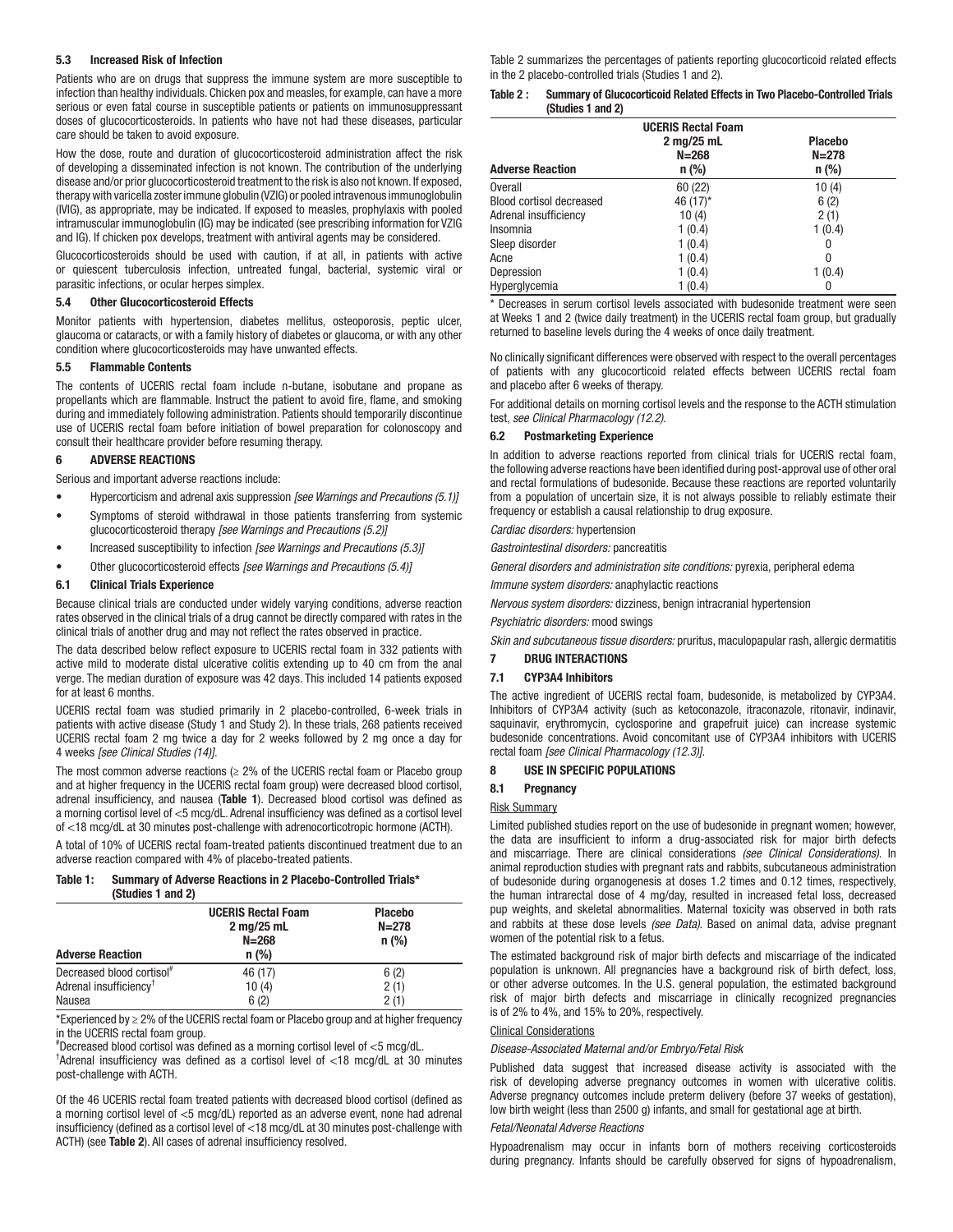such as poor feeding, irritability, weakness, and vomiting, and managed accordingly *[see Warnings and Precautions (5.1)].*

#### Data

#### *Animal Data*

Budesonide was teratogenic and embryolethal in rabbits and rats.

In an embryo-fetal development study in pregnant rats dosed subcutaneously with budesonide during the period of organogenesis from gestation days 6-15 there were effects on fetal development and survival at subcutaneous doses up to approximately 500 mcg/kg in rats (approximately 1.2 times the recommended human intrarectal dose on a body surface area basis). In an embryo-fetal development study in pregnant rabbits dosed during the period of organogenesis from gestation days 6-18, there was an increase in maternal abortion, and effects on fetal development and reduction in litter weights at subcutaneous doses up to approximately 25 mcg/kg in rabbits (approximately 0.12 times the recommended human intrarectal dose of 4 mg/day on a body surface area basis). Maternal toxicity, including reduction in body weight gain, was observed at subcutaneous doses of 5 mcg/kg in rabbits (approximately 0.02 times the recommended human intrarectal dose on a body surface area basis) and 500 mcg/kg in rats (approximately 1.2 times the recommended human intrarectal dose of 4 mg/day on a body surface area basis).

In a pre-and post-natal development study, rats dosed subcutaneously with budesonide during the period of Day 15 post coitum to Day 21 postpartum, budesonide had no effects on delivery but did have an effect on growth and development of offspring. In addition, offspring survival was reduced, and surviving offspring had decreased mean body weights at birth and during lactation at exposures 0.05 times the MRHD (on a mg/m<sup>2</sup> basis at maternal subcutaneous doses of 20 mcg/kg/day and higher). These findings occurred in the presence of maternal toxicity.

#### 8.2 Lactation

#### Risk Summary

Lactation studies have not been conducted with UCERIS rectal foam or other rectally administered budesonide products and no information is available on the effects of budesonide on the breastfed infant or the effects of the drug on milk production. One published study reports that budesonide is present in human milk following maternal inhalation of budesonide *(see Data)*. The developmental and health benefits of breastfeeding should be considered along with the mother's clinical need for UCERIS rectal foam and any potential adverse effects on the breastfed child from UCERIS rectal foam or from the underlying maternal condition.

#### Data

One published study reports that budesonide is present in human milk following maternal inhalation of budesonide and the milk/plasma ratio ranged between 0.4 and 0.5. Budesonide plasma concentrations were not detected, and no adverse events were noted in the breastfed infants following maternal use of inhaled budesonide. The systemic exposure (AUC<sub>0-12</sub>) following administration of 400 mcg twice a day of inhaled budesonide ranged from 1.27 to 2.26 ng\*hr/mL. The estimated budesonide  $AUC_{0-12}$  following rectal administration of 2 mg twice a day UCERIS was 4.31 ng\*hr/mL *[see Clinical Pharmacology (12.3)]*. Budesonide exposure to the nursing child may be higher with maternal rectal administration of UCERIS than with maternal inhaled administration of budesonide.

#### 8.4 Pediatric Use

The safety and effectiveness of UCERIS rectal foam has not been established in pediatric patients.

Children who are treated with corticosteroids by any route may experience a decrease in their growth velocity. This negative impact of corticosteroids on growth has been in the absence of laboratory evidence of hypothalamic-pituitary-adrenal (HPA) axis suppression. The long-term effects of this reduction in growth velocity associated with corticosteroid treatment, including the impact on final adult height, are unknown. Growth velocity may therefore be a more sensitive indicator of systemic corticosteroid exposure in children than some commonly used tests of HPA axis function. The linear growth of children treated with corticosteroids by any route should be monitored (e.g., via stadiometry), and the potential growth effects of prolonged treatment should be weighed against clinical benefits obtained and the availability of other treatment alternatives. In order to minimize the potential growth effects of corticosteroids, children should be titrated to the lowest effective dose.

#### 8.5 Geriatric Use

Clinical studies with UCERIS rectal foam did not include sufficient numbers of patients aged 65 and over to determine whether they respond differently than younger patients. Other reported clinical experience has not identified differences in responses between the elderly and younger patients. In general, dose selection for an elderly patient should be cautious, usually starting at the low end of the dosing range, reflecting the greater frequency of decreased hepatic, renal, or cardiac function, and of concomitant disease or other drug therapy.

#### 8.6 Hepatic Impairment

No dosage adjustment is needed for patients with mild (Child-Pugh Class A) hepatic impairment. Patients with moderate to severe hepatic impairment (Child-Pugh Class B or C) should be monitored for increased signs and/or symptoms of hypercorticism. Discontinuing the use of UCERIS rectal foam should be considered in these patients if signs of hypercorticism are observed *[see Warnings and Precautions (5.1)* and *Clinical Pharmacology (12.3)]*.

#### 10 OVERDOSAGE

Acute overdosage with UCERIS rectal foam is unlikely. However, UCERIS rectal foam is absorbed systemically and chronic overdosage may result in signs/symptoms of hypercorticism *[see Warnings and Precautions (5.1)]*.

#### 11 DESCRIPTION

UCERIS rectal foam contains budesonide, a non-halogenated synthetic glucocorticoid, as the active ingredient. It is a mixture of the 2 epimers (22R and 22S) differing in the position of an acetal chain. Both epimers are active glucocorticoids applied in a mixture of approximately 1:1.

Budesonide is designated chemically as (RS)-11β, 16α, 17,21 tetrahydroxypregna-1,4-diene-3,20-dione cyclic 16,17-acetal with butyraldehyde. The empirical formula of budesonide is  $C_{25}H_{34}O_6$  and its molecular weight is 430.5. Its structural formula is:



UCERIS rectal foam contains 2 mg budesonide per metered dose.

Inactive ingredients: cetyl alcohol, citric acid monohydrate, edetate disodium, emulsifying wax, polyoxyl (10) stearyl ether, propylene glycol, and purified water.

Propellant: n-butane, isobutane, and propane.

## 12 CLINICAL PHARMACOLOGY

#### 12.1 Mechanism of Action

Budesonide has glucocorticosteroid (GCS) activity.

#### 12.2 Pharmacodynamics

Treatment with glucocorticosteroids, including UCERIS rectal foam, is associated with a suppression of endogenous cortisol concentrations and an impairment of the hypothalamic-pituitary-adrenal (HPA) axis function. These effects were measured by determination of plasma cortisol concentrations and responses to adrenocorticotropin challenge (i.e., ACTH stimulation test) in 2 placebo-controlled, 6-week trials in patients with active disease *[see Clinical Studies (14)]*. These trials enrolled subjects with post-ACTH stimulation cortisol levels of >18 mcg/dL at baseline. Subjects received UCERIS rectal foam 2 mg or a placebo twice daily for 2 weeks followed by once daily for 4 weeks. Normal morning serum cortisol levels >5 mcg/dL were maintained in 85% and 84% of UCERIS rectal foam treated subjects during Weeks 1 and 2 (twice daily treatment) and 93% and 94% during Weeks 4 and 6 (once daily treatment), respectively (see Table 3).

At baseline (predose), 84% of subjects in the UCERIS rectal foam group had a normal response to the ACTH challenge and at Week 6, 63% of subjects had a normal response to the ACTH challenge; in the placebo group, these values were 86% and 76%, respectively (see Table 3). ACTH stimulation test was not performed routinely during the twice daily treatment period (Weeks 1 and 2).

#### Table 3: Proportion of Subjects with Normal Endogenous Cortisol Levels (>5 mcg/dL) During the Study and Proportion of Subjects with Normal Response to ACTH Challenge

| <u>NUMBER AND THE SHOW IS NOT THE SET OF THE BEST OF THE BEST OF THE BEST OF THE BEST OF THE BEST OF THE BEST OF </u> |                                                                 |        |                                        |        |  |
|-----------------------------------------------------------------------------------------------------------------------|-----------------------------------------------------------------|--------|----------------------------------------|--------|--|
| <b>Cortisol Parameter</b><br>Total cortisol >5 mcg/dL<br><i>(lower limit of normal range)</i>                         | <b>UCERIS Rectal Foam</b><br>2 mg/25 mL<br>$N = 268$<br>$n$ (%) |        | <b>Placebo</b><br>$N = 278$<br>$n$ (%) |        |  |
| <b>Baseline</b>                                                                                                       | 259/268                                                         | (96.6) | 275/278                                | (98.9) |  |
| Week 1                                                                                                                | 224/263                                                         | (85.2) | 264/269                                | (98.1) |  |
| Week 2                                                                                                                | 216/257                                                         | (84.0) | 263/266                                | (98.9) |  |
| Week 4                                                                                                                | 218/235                                                         | (92.8) | 243/249                                | (97.6) |  |
| Week 6                                                                                                                | 211/224                                                         | (94.2) | 234/241                                | (97.1) |  |
| Normal response to ACTH challenge <sup>a</sup>                                                                        |                                                                 |        |                                        |        |  |
| <b>Baseline</b>                                                                                                       | 222/266                                                         | (83.5) | 238/278                                | (85.6) |  |
| Week 6 <sup>b</sup>                                                                                                   | 148/236                                                         | (62.7) | 180/237                                | (75.9) |  |

<sup>a</sup>The normal response to ACTH challenge included 3 criteria, as defined in the cosyntropin label: 1) morning cortisol level >5 mcg/dL; 2) increase in cortisol level by ≥7 mcg/dL above the morning (pre-challenge) level following ACTH challenge; and cortisol level of >18 mcg/dL following ACTH challenge.

<sup>b</sup>Denominator includes 20 subjects in the UCERIS rectal foam arm and 2 subjects in the placebo arm who discontinued prior to Week 6 due to adverse events related to low cortisol or abnormal response to ACTH challenge.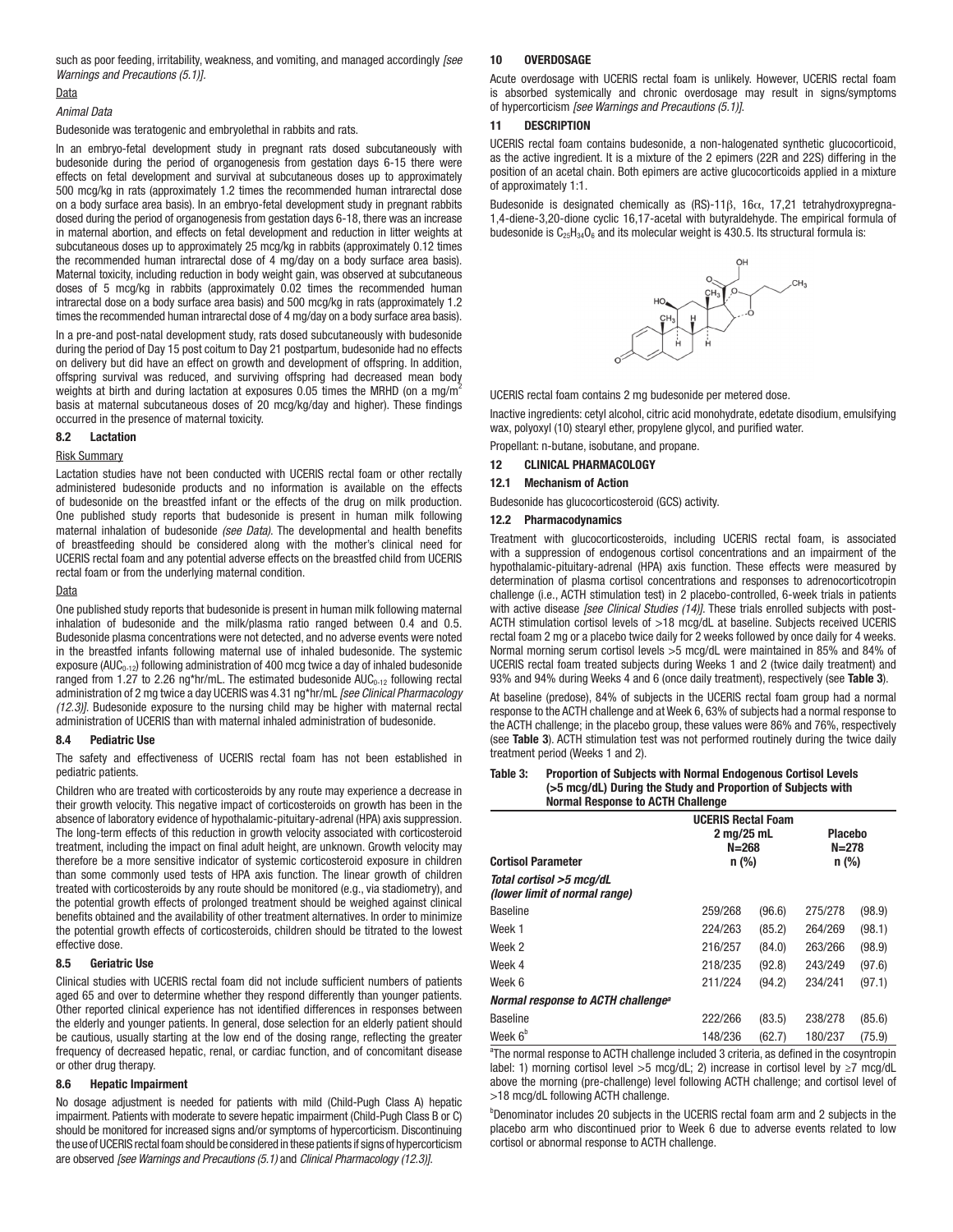#### 12.3 Pharmacokinetics

#### **Absorption**

#### *Distal Ulcerative Colitis Patients*

Based on population pharmacokinetic analysis from sparse PK samples from phase 3 studies, the estimated  $AUC_{0.12}$  following administration of UCERIS rectal foam 2 mg twice a day was 4.31 ng\*hr/mL with a CV of 64% in the target patient population.

#### Distribution

The volume of distribution  $(V_{\rm ss})$  of budesonide varies between 2.2 and 3.9 L/kg in healthy subjects and in patients. Plasma protein binding is estimated to be 85 to 90% in the concentration range of 1 to 230 nmol/L, independent of gender. The erythrocyte/plasma partition ratio at clinically relevant concentrations is approximately 0.8.

#### **Elimination**

#### *Metabolism*

Following absorption, budesonide is subject to first-pass metabolism. In vitro experiments in human liver microsomes demonstrate that budesonide is rapidly and extensively biotransformed, mainly by CYP3A4, to its 2 major metabolites, 6β-hydroxy budesonide and 16α-hydroxy prednisolone. The glucocorticoid activity of these metabolites is negligible (<1/100) in relation to that of the parent compound.

In vivo investigations with intravenous doses in healthy subjects demonstrate that budesonide has a plasma clearance of 0.9-1.8 L/min. These plasma clearance values approach the estimated liver blood flow, suggesting that budesonide is a high hepatic clearance drug.

#### *Excretion*

Budesonide is excreted in urine and feces in the form of metabolites. After oral as well as intravenous administration of micronized  $[^3H]$ -budesonide, approximately 60% of the recovered radioactivity is found in urine. The major metabolites, including 6β-hydroxybudesonide and 16α-hydroxyprednisolone, are mainly renally excreted, intact or in conjugated forms. No unchanged budesonide is detected in urine.

#### Specific Populations

#### *Patients with Renal Impairment*

The pharmacokinetics of budesonide in patients with renal impairment has not been studied. Intact budesonide is not renally excreted, but metabolites are to a large extent, and might therefore reach higher levels in patients with impaired renal function. However, these metabolites have negligible corticosteroid activity as compared with budesonide.

#### *Patients with Hepatic Impairment*

The effect of hepatic impairment on the pharmacokinetics of UCERIS rectal foam has not been studied. In a study in patients with mild to moderate hepatic impairment (Child-Pugh Class A and Child-Pugh Class B) dosed with budesonide 4 mg oral capsules, systemic exposure was similar between patients with mild hepatic impairment (Child-Pugh Class A; n=4) and healthy subjects (n=8), and 3.5-fold higher in patients with moderate hepatic impairment (Child-Pugh Class B; n=4) than in healthy subjects. For the intravenous dose, no significant differences in CL or  $V_{SS}$  are observed. Patients with severe liver dysfunction (Child-Pugh Class C) were not studied *[see Use in Specific Populations (8.6)]*.

#### Drug Interaction Studies

Budesonide is metabolized via CYP3A4. Potent inhibitors of CYP3A4 can increase the plasma concentrations of budesonide. Co-administration of ketoconazole (inhibitor of CYP3A4) results in an 8-fold increase in AUC of oral budesonide, compared to budesonide alone. Grapefruit juice, an inhibitor of gut mucosal CYP3A, approximately doubles the systemic exposure of oral budesonide. Conversely, induction of CYP3A4 can result in the lowering of budesonide plasma concentrations. The effect of CYP3A4 inhibitors and inducers on the pharmacokinetics of UCERIS rectal foam have not been studied *[see Dosage and Administration (2) and Drug Interactions (7)]*.

Oral contraceptives containing ethinyl estradiol, which are also metabolized by CYP3A4, do not affect the pharmacokinetics of oral budesonide. Budesonide does not affect the plasma concentrations of oral contraceptives (i.e., ethinyl estradiol).

In vitro interaction studies performed with budesonide showed that budesonide did not inhibit human cytochrome P450 isoenzymes CYP1A2, CYP2B6, CYP2C9, CYP2D6, or CYP2E1 at concentrations ranging from 0.11 to 1130 ng/mL. Isoenzyme CYP3A4 was inhibited at the highest concentration tested but the  $IC_{50}$  was >1130 ng/mL. UCERIS rectal foam is not expected to inhibit these enzymes in clinical use. No significant induction of CYP1A2, CYP2B6, CYP2C9 or CYP3A4/5 expression was observed in human hepatocytes in vitro at budesonide concentrations up to 9000 nM (3.88 mcg/mL).

In an in vitro study, budesonide was not a substrate of human transporters OATP1B3 and may be a weak substrate of OATP1B1. Budesonide at concentrations up to 300 nM (129 ng/mL) did not inhibit OATP1B1 or OATP1B3.

Budesonide was not a substrate of BCRP and was a weak substrate of P-glycoprotein. Budesonide was a weak inhibitor of P-glycoprotein  $(IC_{50}$  9.78  $\mu$ M or 4.21 mcg/mL) and BCRP ( $IC_{50}$  43.1 µM or 18.6 mcg/mL). UCERIS rectal foam is not expected to inhibit these transporters in clinical use.

#### 13 NONCLINICAL TOXICOLOGY

#### 13.1 Carcinogenesis, Mutagenesis, Impairment of Fertility

#### **Carcinogenicity**

Carcinogenicity studies with budesonide were conducted in rats and mice. In a 2-year study in Sprague-Dawley rats, budesonide caused a statistically significant increase in the incidence of gliomas in male rats at an oral dose of 50 mcg/kg (approximately 0.12 times the recommended intrarectal dose of 4 mg/day in humans, based on the body surface area). In addition, there were increased incidences of primary hepatocellular tumors in male rats at 25 mcg/kg (approximately 0.06 times the recommended intrarectal dose of 4 mg/day in humans, based on the body surface area) and above. No tumorigenicity was seen in female rats at oral doses up to 50 mcg/kg (approximately 0.12 times the recommended intrarectal dose of 4 mg/day in humans, based on the body surface area).

In an additional 2-year study in male Sprague-Dawley rats, budesonide caused no gliomas at an oral dose of 50 mcg/kg (approximately 0.12 times the recommended intrarectal dose of 4 mg/day in humans, based on the body surface area). However, it caused a statistically significant increase in the incidence of hepatocellular tumors at an oral dose of 50 mcg/kg (approximately 0.12 times the recommended intrarectal dose of 4 mg/day in humans, based on the body surface area). The concurrent reference glucocorticosteroids (prednisolone and triamcinolone acetonide) showed similar findings. In a 91-week study in mice, budesonide caused no treatment-related carcinogenicity at oral doses up to 200 mcg/kg (approximately 0.24 times the recommended intrarectal dose of 4 mg/day in humans, based on the body surface area).

#### **Mutagenesis**

Budesonide showed no evidence of mutagenic potential in the Ames test, the mouse lymphoma cell forward gene mutation (TK+/-) test, the human lymphocyte chromosome aberration test, the *Drosophila melanogaster* sex-linked recessive lethality test, the rat hepatocyte UDS test or the mouse micronucleus test.

#### Impairment of Fertility

In rats, budesonide had no effect on fertility at subcutaneous doses up to 80 mcg/kg (approximately 0.20 times recommended intrarectal dose of 4 mg/day in humans, based on the body surface area). However, it caused a decrease in prenatal viability and viability in pups at birth and during lactation, along with a decrease in maternal body-weight gain, at subcutaneous doses of 20 mcg/kg (approximately 0.05 times recommended intrarectal dose of 4 mg/day in humans, based on the body surface area) and above. No such effects were noted at 5 mcg/kg.

#### 14 CLINICAL STUDIES

The safety and efficacy of UCERIS rectal foam were evaluated in 2 replicate, randomized, double-blind, placebo-controlled, multi-center trials (Studies 1 and 2).

Participants in the trials were adult patients with active mild-to-moderate distal ulcerative colitis with disease extending at least 5 cm but no further than 40 cm from the anal verge (confirmed by endoscopy). To be eligible, patients had to have a Modified Mayo Disease Activity Index (MMDAI) score between 5 and 10, inclusive, a rectal bleeding subscore of 2 or 3, and an endoscopy subscore of 2 or 3. The MMDAI score ranges from 0 to 12 and has 4 subscales that are each scored from 0 (normal) to 3 (most severe): stool frequency, rectal bleeding, findings on endoscopy, and physician global assessment. An endoscopy subscore of 2 is defined by marked erythema, lack of vascular pattern, friability, and erosions; an endoscopy subscore of 3 is defined by spontaneous bleeding and ulceration.

Oral and rectal corticosteroids, and rectal 5-aminosalicylic acid (5-ASA) products were prohibited during the course of the trials but were allowed as rescue therapy. Oral 5-ASA products were allowed at doses  $\leq$  4.8 grams/day.

In total, 546 subjects were randomized in these trials: 267 subjects to UCERIS rectal foam and 279 subjects to placebo. In each trial (Study 1 and Study 2), patients received UCERIS rectal foam 2 mg or placebo twice daily for 2 weeks followed by once daily for 4 weeks.

The median age was 41 years and 42 years, 5% and 8% were  $\geq 65$  years of age, and 43% and 45% were male, in Studies 1 and 2, respectively. In each of these trials, 90% were Caucasian, 7-8% were African American, and 3% were Asian or Other.

The majority of patients had a baseline diagnosis of proctosigmoiditis (69% and 74%) in Studies 1 and 2, respectively. The remaining patients had a baseline diagnosis of proctitis. Concomitant oral 5-ASA use at baseline was 59% and 51% in Studies 1 and 2, respectively.

Baseline MMDAI total score was 7.8 and 7.9 in the UCERIS rectal foam group and placebo group, respectively, of Study 1; and 7.9 and 8.0 in the UCERIS rectal foam group and placebo group, respectively, of Study 2. The mean stool frequency subscore at baseline was 1.8 and 1.9 in the UCERIS rectal foam group and placebo group, respectively, of Study 1; and 1.7 and 1.8 in the UCERIS rectal foam group and placebo group, respectively, of Study 2.

In each trial (Study 1 and Study 2), the primary endpoint was the proportion of subjects who were in remission after 6 weeks of treatment. Remission was defined as a decrease or no change in the stool frequency subscore from baseline, a rectal bleeding subscore of 0, and an endoscopy score of 0 or 1. (An endoscopy subscore of zero is defined by normal or inactive disease; an endoscopy subscore of 1 is defined by erythema and decreased vascular pattern.)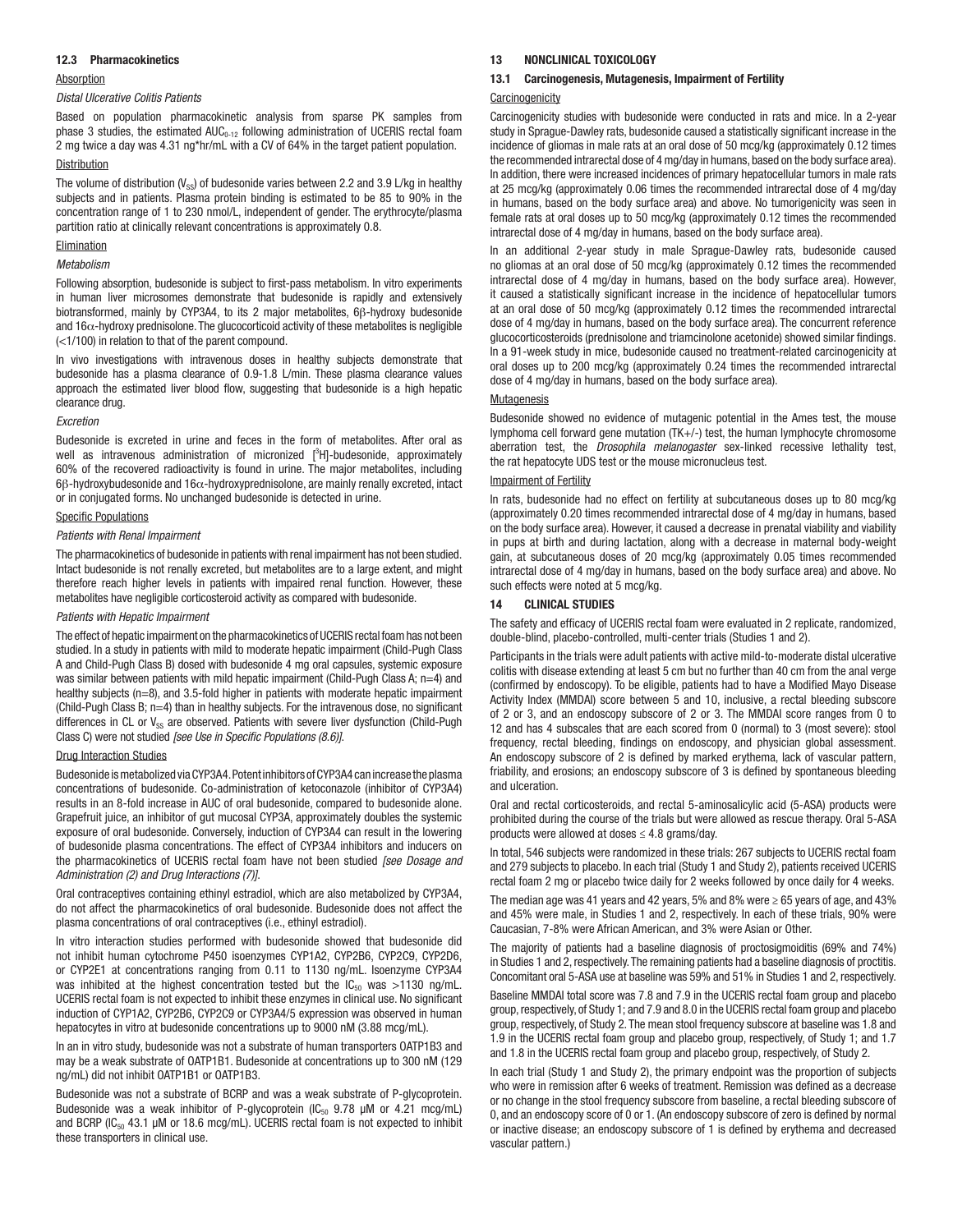In each trial (Study 1 and Study 2), a higher proportion of patients in the UCERIS rectal foam group than in the placebo group were in remission at Week 6 and had a rectal bleeding subscore of 0 at Week 6 (Table 4).

|                                                       | Study 1                                   |                             |                      |                                                             |
|-------------------------------------------------------|-------------------------------------------|-----------------------------|----------------------|-------------------------------------------------------------|
| <b>Efficacy Endpoint</b>                              | <b>UCERIS Rectal</b><br>Foam<br>$N = 133$ | <b>Placebo</b><br>$N = 132$ | p-value <sup>b</sup> | <b>Treatment</b><br><b>Difference</b><br>$(95% \text{ CI})$ |
| Remission at<br>Week 6 <sup>a</sup>                   | 38.3%                                     | 25.8%                       | 0.032                | 12.6%<br>$(1.5\%, 23.7\%)$                                  |
| <b>Rectal Bleeding</b><br>subscore $= 0$ at<br>Week 6 | 46.6%                                     | 28.0%                       | 0.002                | 18.6%<br>$(7.2\%, 30\%)$                                    |
|                                                       | Study 2                                   |                             |                      |                                                             |
|                                                       | <b>UCERIS Rectal</b><br>Foam<br>$N = 134$ | <b>Placebo</b><br>$N = 147$ | p-value <sup>b</sup> | <b>Treatment</b><br><b>Difference</b><br>(95% CI)           |
| <b>Remission at</b><br>Week 6 <sup>a</sup>            | 44.0%                                     | 22.4%                       | < 0.001              | 21.6%<br>$(10.8\%, 32.4\%)$                                 |
| <b>Rectal Bleeding</b><br>subscore $= 0$ at<br>Week 6 | 50.0%                                     | 28.6%                       | < 0.001              | 21.4%<br>$(10.3\%, 32.6\%)$                                 |

#### Table 4: Efficacy Results: Studies 1 and 2

<sup>a</sup> Remission was defined as an endoscopy subscore of 0 or 1, a rectal bleeding subscore of 0, and a decrease or no change in stool frequency subscore from baseline.

<sup>b</sup> p-values obtained from the Cochran-Mantel-Haenszel (CMH) test.

CI: Confidence Interval

In Study 1, the percentage of patients with endoscopy subscore of 0 or 1 at Week 6 was 55.6% in the UCERIS rectal foam group versus 43.2% in the placebo group. In Study 2, the percentage of patients with endoscopy subscore of 0 or 1 at Week 6 was 56.0% in the UCERIS rectal foam group versus 36.7% in the placebo group (an endoscopy subscore of 0 is defined by normal or inactive disease; an endoscopy subscore of 1 is defined by erythema and decreased vascular pattern).

In patients that met the primary endpoint of remission in Study 1, the mean (SD) decrease in stool frequency subscore was 1.2 (0.9) in the UCERIS rectal foam group and 1.2 (0.8) in the placebo group. In patients that met the primary endpoint of remission in Study 2, the mean (SD) decrease in stool frequency subscore was 1.3 (0.8) in the UCERIS rectal foam group and 1.1 (0.9) in the placebo group.

#### 16 HOW SUPPLIED/STORAGE AND HANDLING

UCERIS rectal foam is supplied as a kit containing 2 aerosol canisters with 28 PVC applicators coated with paraffin lubricant for administration of the foam (NDC 65649-651-03). Each canister (NDC 65649-651-02) is labeled with a net weight of 33.4 g and contains 14 metered doses.

#### Storage

Store at 20° to 25°C (68° to 77°F); excursions permitted to 15° to 30°C (59° to 86°F) [see USP Controlled Room Temperature].

#### **Handling**

UCERIS rectal foam contains a flammable propellant. Do not have the canister burned after use and do not spray contents directly towards flames.

- Do not expose to heat or store at temperatures above 120°F (49°C).
- Flammable. Avoid fire, flame, or smoking during and immediately following administration.
- Contents under pressure. Do not puncture or incinerate.

#### DO NOT REFRIGERATE.

#### 17 PATIENT COUNSELING INFORMATION

Advise the patient to read the FDA-approved patient labeling (Patient Information and Instructions for Use).

#### Administration

Advise patients:

- UCERIS rectal foam is only to be applied rectally. It is not for oral use.
- Before using UCERIS rectal foam, use the bathroom to empty your bowels.
- Each applicator is coated with a lubricant. If additional lubrication is needed, petrolatum or petroleum jelly can also be used.
- Warm the canister in the hands while shaking it vigorously for 10 to 15 seconds prior to use.
- UCERIS rectal foam can be used in a standing, lying or sitting position (e.g., while using the toilet).
- Apply UCERIS rectal foam in the morning and the evening for the first 2 weeks of treatment; then once daily in the evening for the next 4 weeks. When applied in the evening, use immediately prior to bedtime. Try not to empty your bowels again until the next morning.
- Avoid consumption of grapefruit or grapefruit juice during treatment with UCERIS rectal foam.
- Avoid fire, flame, and smoking during and immediately following administration since UCERIS rectal foam is flammable.

#### Hypercorticism and Adrenal Suppression

Advise patients that UCERIS rectal foam may cause hypercorticism and adrenal suppression and that they should taper slowly from systemic corticosteroids if transferring to UCERIS rectal foam *[see Warnings and Precautions (5.1), (5.2)]*. Advise patients that replacement of systemic glucocorticosteroids with UCERIS rectal foam may unmask allergies (e.g., rhinitis and eczema), which were previously controlled by the systemic drug.

## Increased Risk of Infection

Advise patients to avoid exposure to people with chicken pox or measles and if exposed, consult a physician. Also, inform patients that they are at increased risk of developing a variety of infections, including worsening of existing tuberculosis, fungal, bacterial, viral, or parasitic infections, or ocular herpes simplex and to contact their physician if they develop any symptoms of infection *[see Warnings and Precautions (5.3)]*.

#### **Pregnancy**

Advise female patients that UCERIS rectal foam may cause fetal harm and to inform their healthcare provider with a known or suspected pregnancy *[see Use in Specific Populations (8.1)]*.

#### Distributed by:

Salix Pharmaceuticals, a division of Bausch Health US, LLC Bridgewater, NJ 08807 USA

Product marketed and distributed under license from Dr. Falk Pharma.

UCERIS and the Salix logo are trademarks of Salix Pharmaceuticals, Inc. or its affiliates.

© 2020 Salix Pharmaceuticals, Inc. or its affiliates

9499002 70014819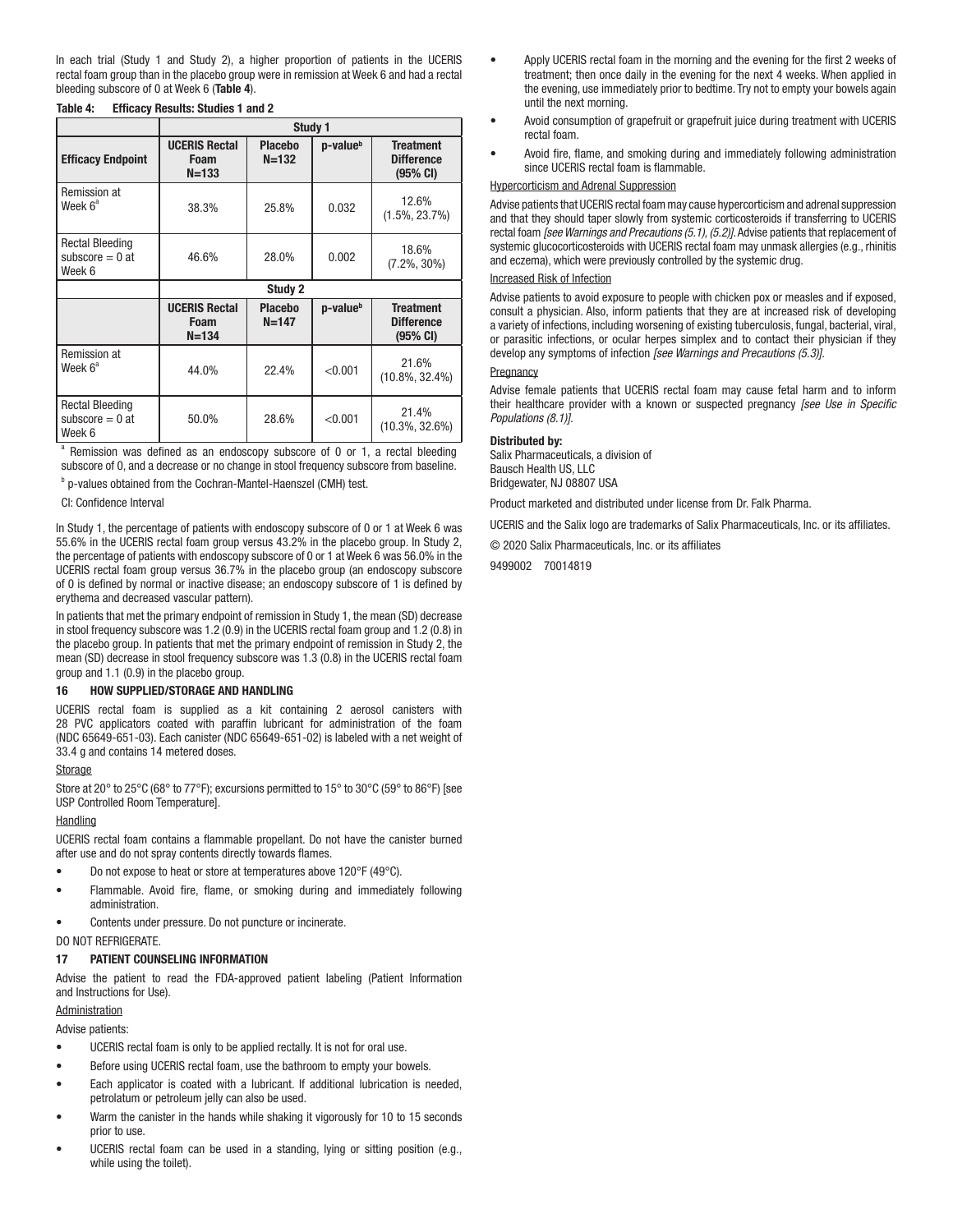## Patient Information UCERIS® (u SAIR us) (budesonide) rectal foam

## What is UCERIS rectal foam?

UCERIS rectal foam is a prescription corticosteroid medicine used to help get mild to moderate active ulcerative colitis that extends from the rectum to the sigmoid colon under control (induce remission).

It is not known if UCERIS rectal foam is safe and effective in children.

## Who should not use UCERIS rectal foam?

Do not use UCERIS rectal foam if you are allergic to budesonide or any of the ingredients in UCERIS rectal foam. See the end of this leaflet for a complete list of ingredients in UCERIS rectal foam.

## What should I tell my healthcare provider before using UCERIS rectal foam?

## Before you use UCERIS rectal foam, tell your healthcare provider about all of your medical conditions, including if you:

- have liver problems.
- are planning to have surgery.
- have chicken pox or measles or have recently been near anyone with chicken pox or measles.
- have an infection.
- have or had a family history of diabetes, cataracts or glaucoma.
- have or had tuberculosis.
- have high blood pressure (hypertension).
- have decreased bone mineral density (osteoporosis).
- have stomach ulcers.
- are pregnant or plan to become pregnant. It is not known if UCERIS rectal foam may harm your unborn baby. Tell your healthcare provider if you are pregnant or think you are pregnant.
- are breastfeeding or plan to breastfeed. UCERIS rectal foam can pass into your breast milk and may harm your baby. You and your healthcare provider should decide if you will use UCERIS rectal foam or breastfeed. You should not do both.

## Tell your healthcare provider about all the medicines you take, including prescription and over-the-counter medicines, vitamins, and herbal supplements. UCERIS rectal foam and other medicines may affect each other causing side effects. Especially tell your healthcare provider if you take another medicine that contains corticosteroids for other conditions, such as allergies or asthma.

Know the medicines you take. Keep a list of them to show your healthcare provider and pharmacist when you get a new medicine.

## How should I use UCERIS rectal foam?

## See the "Instructions for Use" at the end of this Patient Information for detailed information about the right way to use UCERIS rectal foam.

- Use UCERIS rectal foam exactly as your healthcare provider tells you to use it.
- UCERIS rectal foam should only be used rectally (through the anus). Do not take UCERIS rectal foam by mouth.
- Warm the UCERIS rectal foam canister by holding it in your hands while shaking it (vigorously) for 10 to 15 seconds.
- UCERIS rectal foam is used twice a day for the first 2 weeks of treatment (in the morning and in the evening). After 2 weeks, use UCERIS rectal foam 1 time a day in the evening, before bedtime for 4 weeks.
- If you use too much UCERIS rectal foam, call your healthcare provider right away.
- You should stop using UCERIS rectal foam before preparing for a colonoscopy. Call your healthcare provider before restarting UCERIS rectal foam after your colonoscopy.

## What should I avoid while using UCERIS rectal foam?

- Do not eat grapefruit or drink grapefruit juice while using UCERIS rectal foam. Eating grapefruit or drinking grapefruit juice can increase the level of UCERIS rectal foam in your blood.
- UCERIS rectal foam is flammable. Avoid fire, flame and smoking during and right after using UCERIS rectal foam.

## What are the possible side effects of UCERIS rectal foam?

## UCERIS rectal foam may cause serious side effects, including:

- Effects of having too much corticosteroid medicine in your blood (hypercorticism). Long-time use of UCERIS rectal foam can cause you to have too much glucocorticosteroid medicine in your blood. Tell your healthcare provider if you have any of the following signs and symptoms of hypercorticism:
	- acne
	- bruise easily
	- rounding of your face (moon face)
	- ankle swelling
	- thicker or more hair on your body and face
	- a fatty pad or hump between your shoulders (buffalo hump)
	- pink or purple stretch marks on the skin of your abdomen, thighs, breasts and arms
- Adrenal suppression. When UCERIS rectal foam is used for a long period of time (chronic use), the adrenal glands may not make enough steroid hormones (adrenal suppression). Tell your healthcare provider if you are under stress or have any symptoms of adrenal suppression during treatment with UCERIS rectal foam including:
	- tiredness
	- weakness
	- nausea
	- vomiting
	- low blood pressure
- Immune system effects and a higher chance of infections. UCERIS rectal foam may weaken your immune system. Taking medicines that weaken your immune system makes you more likely to get infections. Avoid contact with people who have contagious diseases such as chicken pox or measles while using UCERIS rectal foam.

Tell your healthcare provider about any signs or symptoms of infection during treatment with UCERIS rectal foam, including:

- 
- 
- fever chills<br>• aches feeling tired<br>• pain nausea or vomiting
- Worsening of allergies. If you take certain other corticosteroid medicines to treat allergies, switching to UCERIS rectal foam may cause your allergies to come back. These allergies may include eczema (a skin disease) or inflammation inside your nose (rhinitis). Tell your healthcare provider if any of your allergies become worse while using UCERIS rectal foam.

The most common side effects of UCERIS rectal foam include:

- decreased blood cortisol levels
- adrenal insufficiency
- nausea

Tell your healthcare provider if you have any side effect that bothers you or that does not go away.

These are not all the possible side effects of UCERIS rectal foam. For more information, ask your healthcare provider or pharmacist.

Call your doctor for medical advice about side effects. You may report side effects to FDA at 1-800-FDA-1088.

## How should I store UCERIS rectal foam?

- Store UCERIS rectal foam at room temperature, between 68° to 77°F (20° to 25°C).
- Do not store the UCERIS rectal foam container near heat or store at temperatures above 120°F (49°C).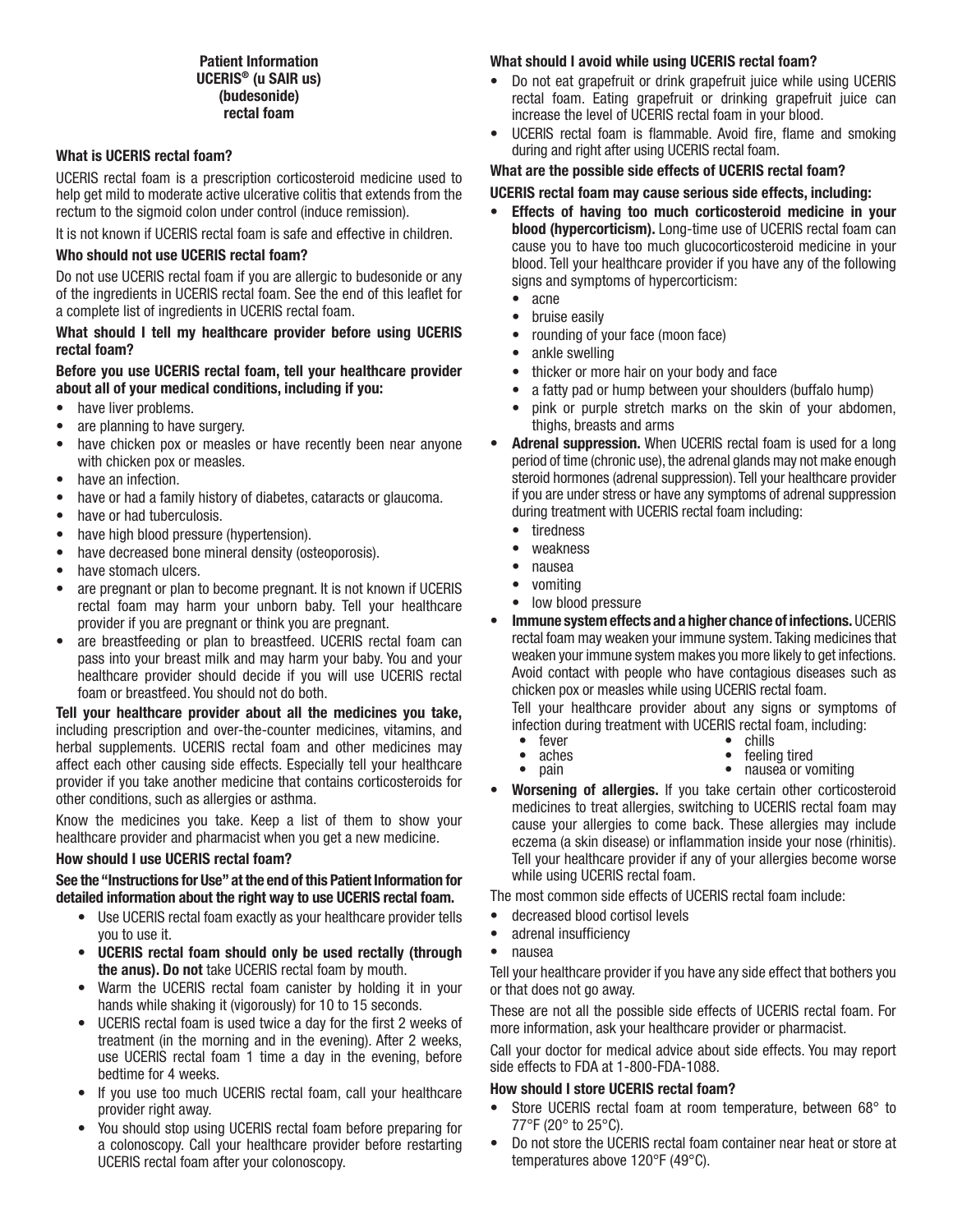- Do not puncture or burn the UCERIS rectal foam canister.
- Do not refrigerate.

## Keep UCERIS rectal foam and all medicines out of reach of children. General information about the safe and effective use of UCERIS rectal foam.

Medicines are sometimes prescribed for purposes other than those listed in a Patient Information leaflet. Do not use UCERIS rectal foam for a condition for which it was not prescribed. Do not give UCERIS rectal foam to other people, even if they have the same symptoms you have. It may harm them.

This Patient Information leaflet summarizes the most important information about UCERIS rectal foam. If you would like more information, talk with your healthcare provider. You may ask your healthcare provider or pharmacist for information about UCERIS rectal foam that is written for health professionals.

For more information, go to: www.ucerisfoam.com

## What are the ingredients in UCERIS rectal foam?

## Active ingredient: budesonide

Inactive ingredients: cetyl alcohol, citric acid monohydrate, edetate disodium, emulsifying wax, polyoxyl (10) stearyl ether, propylene glycol, and purified water

Propellant: n-butane, isobutane, and propane

## Distributed by:

Salix Pharmaceuticals, a division of Bausch Health US, LLC Bridgewater, NJ 08807 USA

Product marketed and distributed under license from Dr. Falk Pharma.

UCERIS and the Salix logo are trademarks of Salix Pharmaceuticals, Inc. or its affiliates.

© 2020 Salix Pharmaceuticals, Inc. or its affiliates

This Patient Information has been approved by the U.S. Food and Drug Administration.

9499002 70014819 Revised: 04/2020

## Instructions for Use UCERIS® (u SAIR us) (budesonide) rectal foam

Read the Patient Information and Instructions for Use that comes with UCERIS rectal foam before you start using it and each time you get a refill. There may be new information. This information does not take the place of talking to your healthcare provider about your medical condition or treatment. Talk to your healthcare provider if you have any questions.

Before using UCERIS rectal foam, you should use the bathroom to empty your bowels.

You may use UCERIS rectal foam while in a standing position, in a lying position, or in a sitting position (for example, while using the toilet).

Applicators should be used only 1 time. You should use a new applicator for each dose.



Each kit contains (See Figure A):

- Complete Prescribing Information
- Patient Information and Instructions for Use
- 2 canisters containing 14 doses each
- 4 trays of single-use applicators (7 applicators per tray)
- Applicator throw away (disposal) bags for use after each dose

## Preparing to use UCERIS rectal foam



Step 1: Twist Safety Tab to Remove Before the first use, remove the safety tab from under the pump dome (See Figure B). The canister cannot be used if safety tab is not removed.

Figure B



Figure C

## Step 2: Attach the Applicator

The applicators are in a tray. Hold the tray firmly and pull to remove 1 applicator. Push the applicator firmly onto the nozzle of the canister (See Figure C).

Each applicator is coated with a lubricant. If needed, you can apply an additional lubricant, such as Vaseline (petrolatum, petroleum jelly).

## Step 3: Align Notch to Nozzle

To unlock the canister, twist the dome on the top of the canister until the semicircular notch underneath the dome is in line with the nozzle (See Figure D).



Figure D

.<br>⊪icircular notch

## Step 4: Warm and Shake Canister

Warm the canister by holding it in your hands while shaking it vigorously for 10 to 15 seconds (See Figure E).

Figure E



Figure F



## upside down (See Figure F). The canister will only work properly when

Step 5: Turn the Canister Upside Down Place your pointer finger (forefinger) on the top of pump dome and then turn the canister

held with the pump dome pointing down.



## Step 6: Insert the Applicator into Rectum Insert the applicator into your rectum as far as it is comfortable.

The easiest way to use UCERIS rectal foam is to keep 1 foot on the floor and raise the other foot onto a firm surface such as a chair or stool (See Figure G).

Figure G